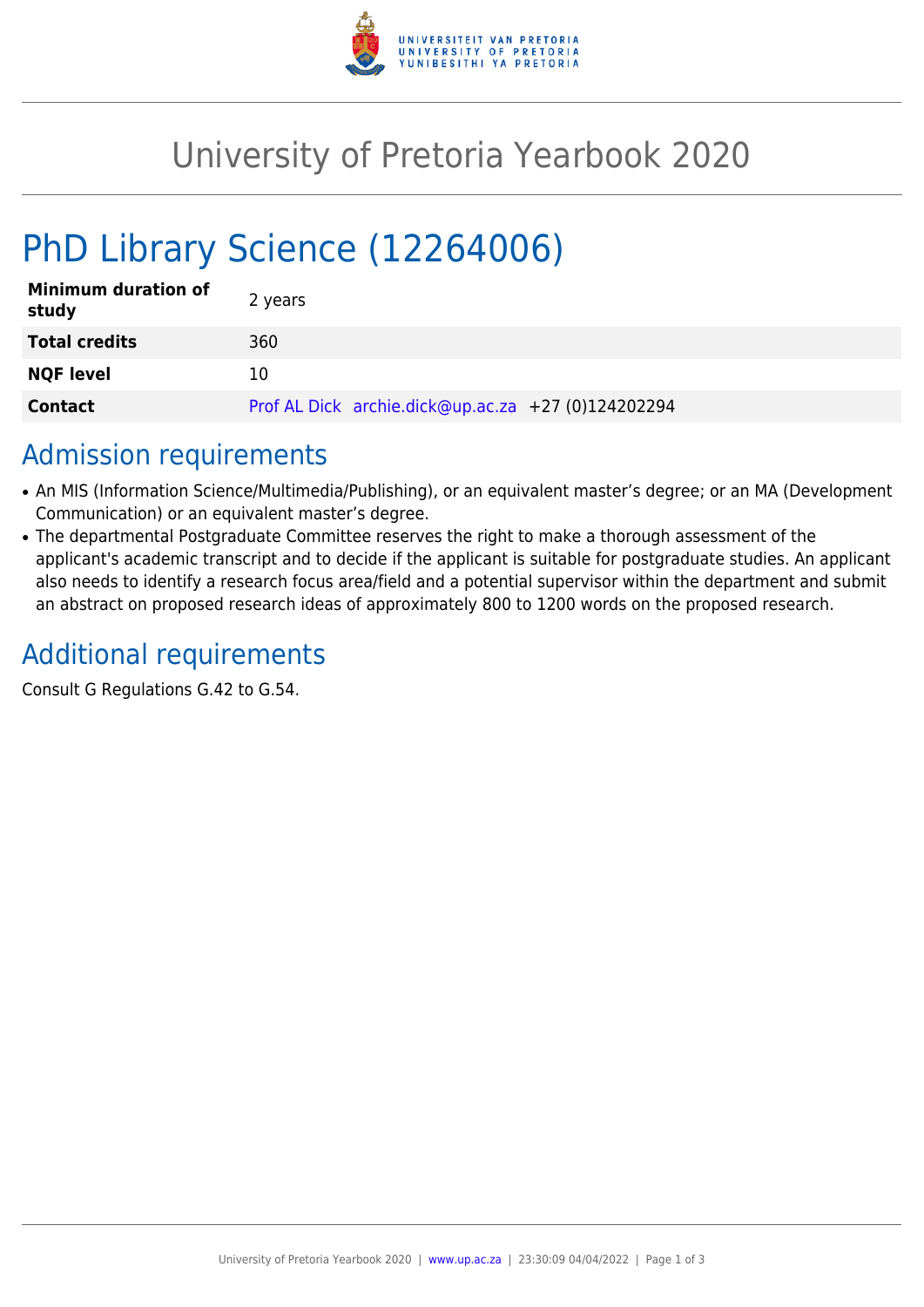

### Curriculum: Year 1

**Minimum credits: 360**

#### **Core modules**

#### **Thesis: Library science 990 (BIB 990)**

| <b>Module credits</b>         | 360.00                         |
|-------------------------------|--------------------------------|
| <b>Prerequisites</b>          | No prerequisites.              |
| <b>Language of tuition</b>    | Module is presented in English |
| <b>Department</b>             | <b>Information Science</b>     |
| <b>Period of presentation</b> | Year                           |